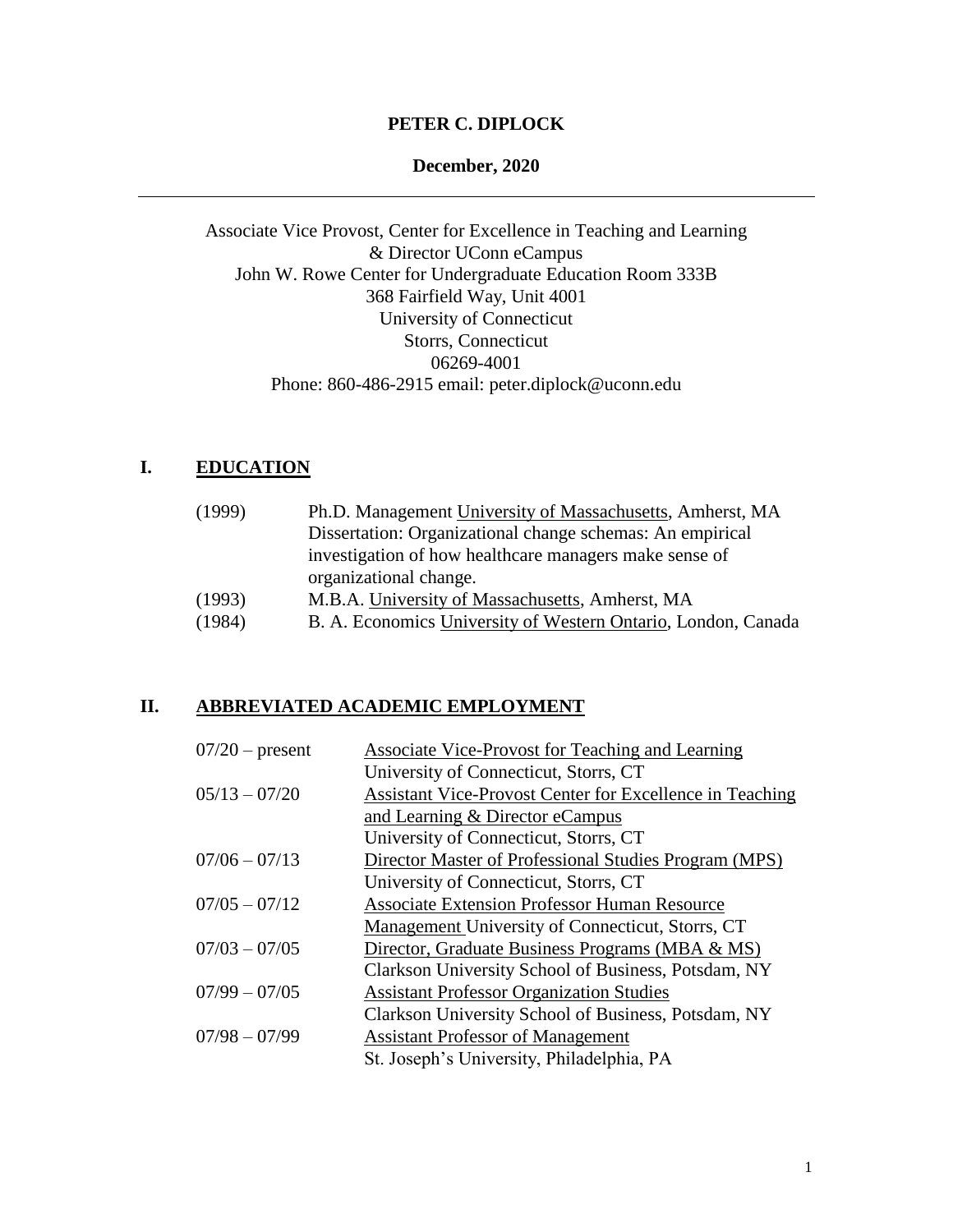#### **III. SELECTED PRESENTATIONS AND PUBLICATIONS**

Campbell-Montalvo, R., T. Campbell, B-Y. Park, C. Arnold, J. Volin, M. Chrysochoou, P. Diplock. Under review. "Implementing environmental sustainability-focused service learning (E-Corps): Program, university, and community contexts." Journal of Environmental Education.

Diplock, P.C. (2018). Aligning Faculty Development with Classroom Development. Next Generation Learning Spaces Conference, Los Angeles, CA

Diplock, P.C., Udas, K., Barrett, A. (2012). The Pendulum Swings: Centralization and Decentralization in Distance Education. *Panelist, 97th Annual University Professional Continuing Education Association* (UPCEA), Portland, OR

Diplock, P.C., & Mennon, S. (2001). Determining what they're good at: Collaborating with students to transform competency assessment into assessment competency. *Presented at the 28th Annual Organizational Behavior Teaching Conference,* Harrisonburg, VA

Diplock, P.C. (2000). Taking one step back and two steps forward: Toward an integration of 'old' and 'new' teaching technologies. *Presented at the 27th Annual Organizational Behavior Teaching Conference*, Carrollton, GA

Diplock, P.C., Mir, A., & Mir, R. (1999). The stranger *as* the mirror: Dealing with foreign-ness in the classroom. *Presented at the 26th Organizational Behavior Teaching Conference*, Las Cruces, NM

Diplock, P.C. (1999). Understanding how health care managers make sense of change: An empirical investigation of organizational change schemas. *Paper presented at the 59th Academy of Management Meeting*, Chicago, IL

Diplock, P. C. (1996). Untangling the knots of resistance: Insights from the psychoanalytic tradition. *Paper presented at the 56th Academy of Management Meeting*, Cincinnati, OH

Diplock, P. C. (1995). Attitudes towards affirmative action as a function of target group. *Paper presented at the 32nd Eastern Academy of Management Meeting*, Ithaca, NY

Litvin, D. R., Diplock, P. C., and Mir, R. A. (1995). Collective Identities Contrasting Identities. *Paper presented at the 13th Standing Conference on Organisational Symbolism (SCOS)*, June 29 - July 1, Turku, Finland